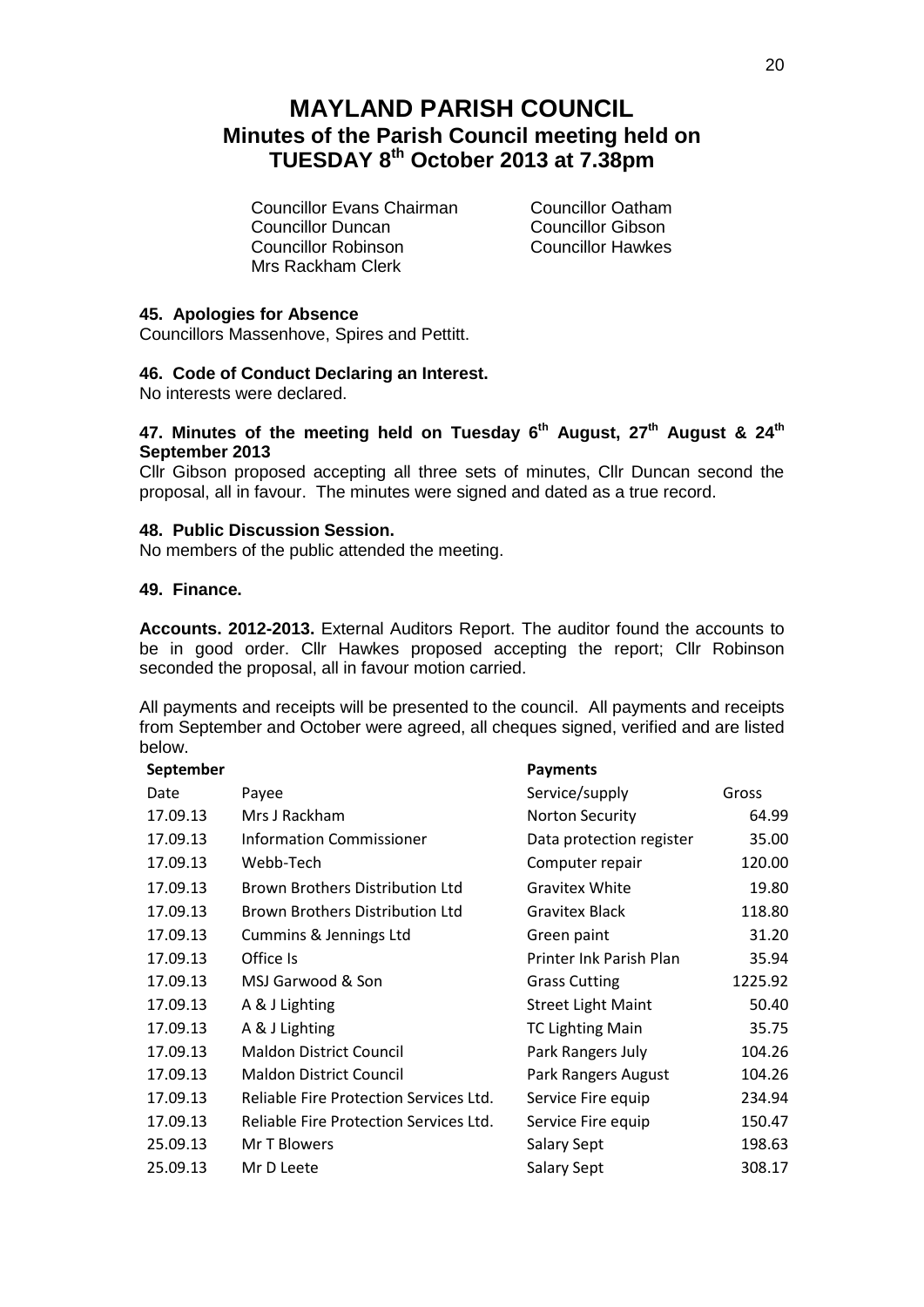| 25.09.13       | Mrs J Rackham                  | <b>Salary Sept</b>     | 1037.10  |
|----------------|--------------------------------|------------------------|----------|
| <b>October</b> |                                | <b>Payments</b>        |          |
| Date           | Payee                          | Service/supply         | Gross    |
| 08-Oct-13      | <b>Maldon District Council</b> | Ranger fees            | 104.26   |
| 08-Oct-13      | <b>Maldon District Council</b> | Play equip repairs     | 444.00   |
| 08-Oct-13      | MSJ Garwood                    | <b>Grass Cutting</b>   | 1073.62  |
| 08-Oct-13      | <b>MSJ Garwood</b>             | Marking out pitches    | 304.44   |
| 08-Oct-13      | A & J Lighting                 | <b>Street Lighting</b> | 50.40    |
| 08-Oct-13      | A & J Lighting                 | <b>TC Lighting</b>     | 42.90    |
| 08-Oct-13      | Se-al                          | Drain cover            | 37.49    |
| 08-Oct-13      | PKF Littlejohn                 | Audit fees             | 480.00   |
| 08-Oct-13      | <b>Rigby Taylor</b>            | White line paint       | 186.00   |
| 08-Oct-13      | Revenue & Customs              | <b>PAYE</b>            | 650.20   |
| 25-Oct-13      | Mr T Blowers                   | Salary                 | 107.52   |
| 25-Oct-13      | Mr D Leete                     | Salary                 | 180.07   |
| 25-Oct-13      | Mrs J Rackham                  | Salary                 | 907.50   |
|                |                                | <b>Receipts</b>        |          |
| 02-Sep-13      | <b>Maldon District Council</b> | 1/2 year Precept       | 40000.00 |
| 17-Sep-13      | <b>Mayland Boxing Club</b>     | Fees September         | 202.00   |
| 17-Sep-13      | Mrs Haywood                    | LPH Hire fee           | 35.00    |

Filing Cabinet. Cllr Robinson proposed buying a double door cabinet with four drawers would be purchased at a cost of  $£230 + \text{vat Clir}$  Gibson seconded the proposal. All in favour. Cllr Oatham requested time to look for a second hand cabinet. It was agreed as long as the second hand unit was as good as new and that the seller would invoice the council. The **Clerk** will wait until Monday before purchasing the new cabinet.

Local Council's explained. Following a discussion it was agreed not to purchase this book. The second part of this publication includes new Standing Orders. **Add Standing Orders to November agenda.**

#### **50. Lawling Park.**

Each Cllr has received a copy of the minutes from the August LPC meeting. CCTV. Report. Nothing to report.

Signs. A decision to purchase the photograph from Google was discussed Cllr Duncan proposed accepting the purchase at an expenditure of £250 + vat, Cllr Gibson seconded the proposal, all in favour. **Clerk to action.** As we are a non-profit organisation we may get a reduced price.

Both the Clerk and Cllr Hawkes reported that a resident had complained about golfers using the park to practise. The same resident complained about a power glider being used on the park. It was agreed that this is something the Rangers could deal with as this council doesn't have the funds or the manpower to police the park every day.

# **51. Planning.**

#### **Planning Inspectorate.**

Definitive Map Modification No. 528 (Restricted Byway 17 Mayland, Maldon District) Order 2012. Statement of Case. For information.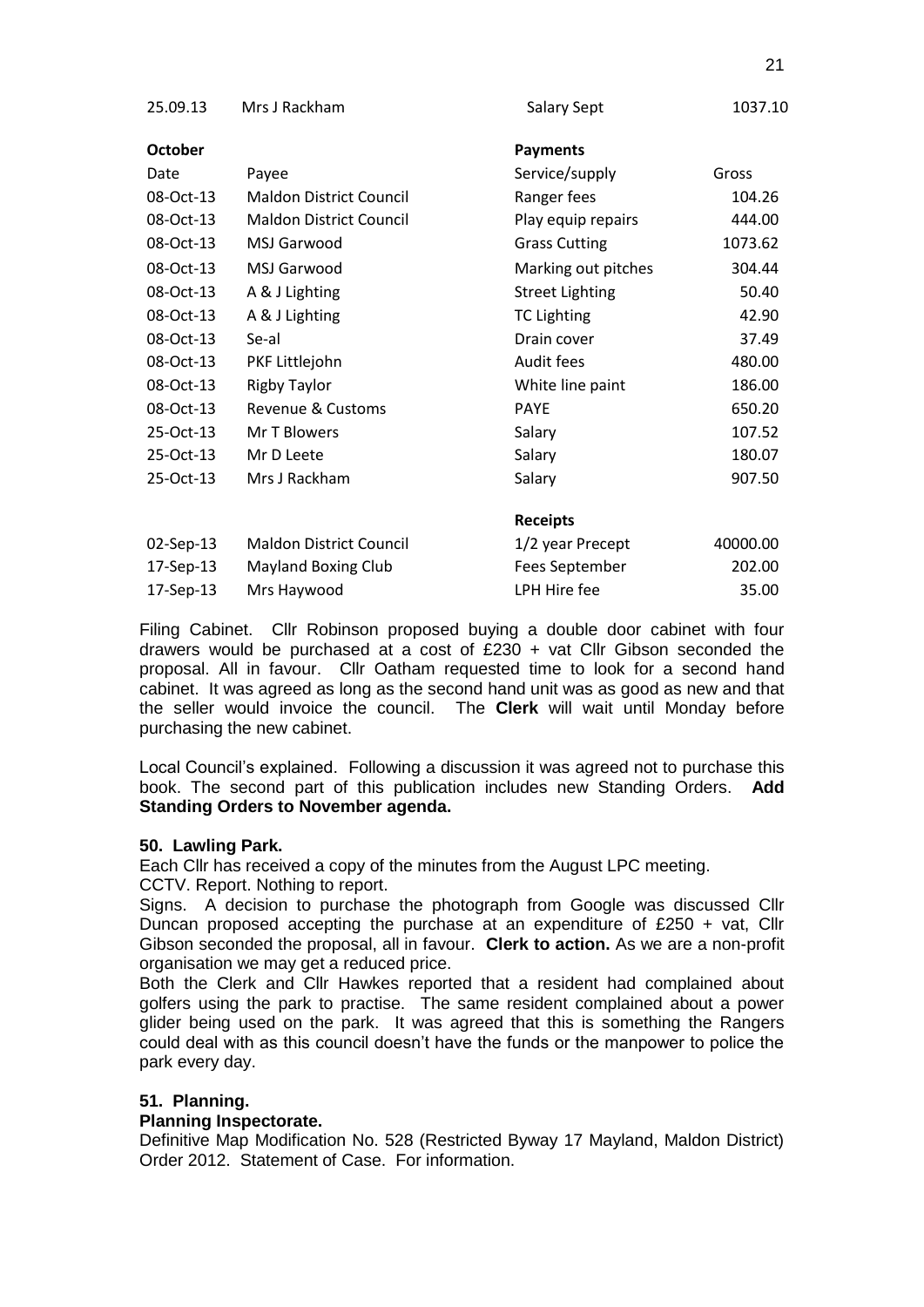**Draft Local Development Plan 2014-2029**, following a discussion **Cllr Robinson**  agreed to formulate this council's views and send them to the Clerk to send to MDC.

#### **Permitted Development Rights**. **Add to November agenda. Consideration of applications for the council to make comment to the Planning Authority.**

#### **FUL/MAL/13/00822 PP-02835563.**

Revised application following refusal (13/00091) New Barn Style Dwelling Little Ashtree Farm Steeple Road. Mayland.

6 Objections, outside settlement boundary.

**HOUSE/MAL/13/00828.** Erect two storey side extension and single storey rear extension and install balcony at first floor at rear. 133 Imperial Avenue Mayland. 3 Objections, overdevelopment of site, 3 No objections. The Chairman used her casting vote No objections.

**FUL/MAL/13/00871.** Demolition of structurally defective detached bungalow and erection of a new 3 bedroom detached bungalow with integral garage. Green Lea, 55 Imperial Avenue Mayland.

4 No objections, 2 objections, height of roof, out of character over development of site, building line, not enough parking.

**HOUSE/MAL/13/00758.** Extend time limit for implementation: two storey side extension and proposed first floor with new roof surface. Klaxons, Balmoral Road, Mayland. **This application arrived when the council was in recess, too late to respond.**

**OUT/MAL/13/00800 PP-02672401.** Replacement dwelling, Heather House, Steeple Road Mayland. **This application arrived when the council was in recess, too late to respond.**

**Planning decisions made by the local Planning Authority.**

The following decisions were noted.

**FUL/MAL/13/00627.** 2 No. new self-build chalet bungalows on vacant site Land South Of Bartlett Close Mayland Essex Refused

**FUL/MAL/13/00254.**To construct two storey residential dwelling to side of main house within its own boundary. Whispering Trees Mayland Green Mayland Essex

Refused

**HOUSE/MAL/13/00618.**Replacement windows and doors to front and rear elevations at ground and first floor level enclose porch and replace metal railings with glass balustrade to the balcony at first floor level. Esplanade House Esplanade Mayland Approved

#### **52. Highways.**

Cllrs reported that part of the pavement outside number four Wembley Avenue has been damaged. **Clerk** to action.

Nipsell Chase speed bumps. A resident has complained that the speed bumps have caused damage to his tyres in the 18 months that he has lived in Nipsells Chase.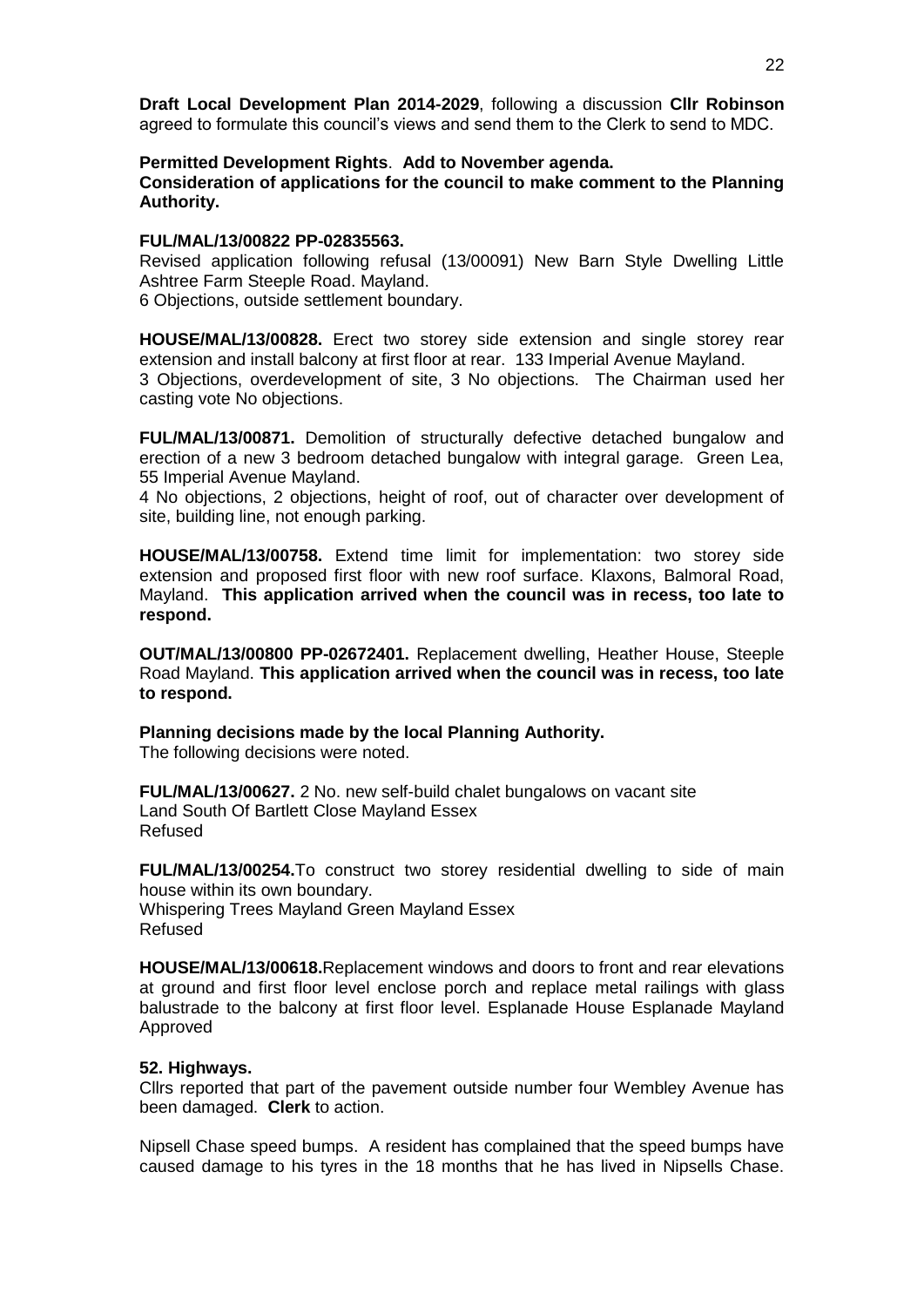None of the Councillors who live on Orchard Estate have experienced problems of this nature. However, it was agreed to ask Highways to investigate the problem. **Clerk** to action.

## **53. Parks & Open Spaces. MNR, Cardnells & Everetts.**

Cllrs report of any problems and actions that maybe required in any other of the Council's POS.

Hedge at Cardnell Brothers. The hedge is our responsibility and has completely blocked the footpath. The Chairman proposed accepting the quote of £205 + vat; Cllr Gibson seconded the proposal, all in favour. **Clerk** to action.

MNR. Buckthorn bushes. It was agreed that we would request twelve shrubs for planting in the MNR. They are not like Blackthorn bushes and will not overrun the area. **Clerk** to action.

Registering Gladwell Walk. Gladwell Walk belongs to this council and has been maintained since 1991. Following a discussion no reason was found to justify an unending expenditure. The council's solicitor did not give a final cost to registering the land. It was agreed that the **Clerk** would contact the solicitor again requesting a much clearer indication of costs before we can agree this expenditure and the likelihood of success.

# **54. Village Environment**

Incudes: Lighting, Vandalism, Sea Wall, Transport Parish plan.

Cllrs reported Grange Avenue lights were not working.

Purchase of Scaffold Tower. The tower is more expensive than previously thought. Cllr Oatham proposed a revised expenditure of £242 + vat Cllr Gibson seconded the proposal, all in favour. **Clerk to action.**

An update on the sea wall path repairs. Nothing new to report.

Parish Plan. It was agreed to collate the information into a published document will be required. **Cllr Robinson to liaise with Cllr Spires.**

#### **55. Circulated Documents.**

**Surveillance Camera Code of Practise** A decision to adopt this as part of our Data Protection Policy was discussed. The Chairman proposed adopting Surveillance Camera Code of Practise into our CCTV policy. Cllr Hawkes seconded the proposal. All in favour. **Clerk to action.**

Section 137 of the Local Government Act 1972. Noted Unauthorised Parking on Private Land. Noted.

#### **56. Councillors Reports**

DHGPC. Each Cllr had received a copy, contents noted.

#### **57. Correspondence**

Southend Airport Consultation. Noted. **CPRE** Invitation. Noted Residents Letter to Hedgehog. It was reported that various residents had emailed or wrote to Hedgehog but not had any replies. **MDC.** Change of Monitoring Officer. Noted

#### **58. Insurance Claim.** Katonia Avenue car park.

The Chairman closed the meeting to the press and public. **This item is in red and is not for general publication and will be removed from the minutes before such publication.**